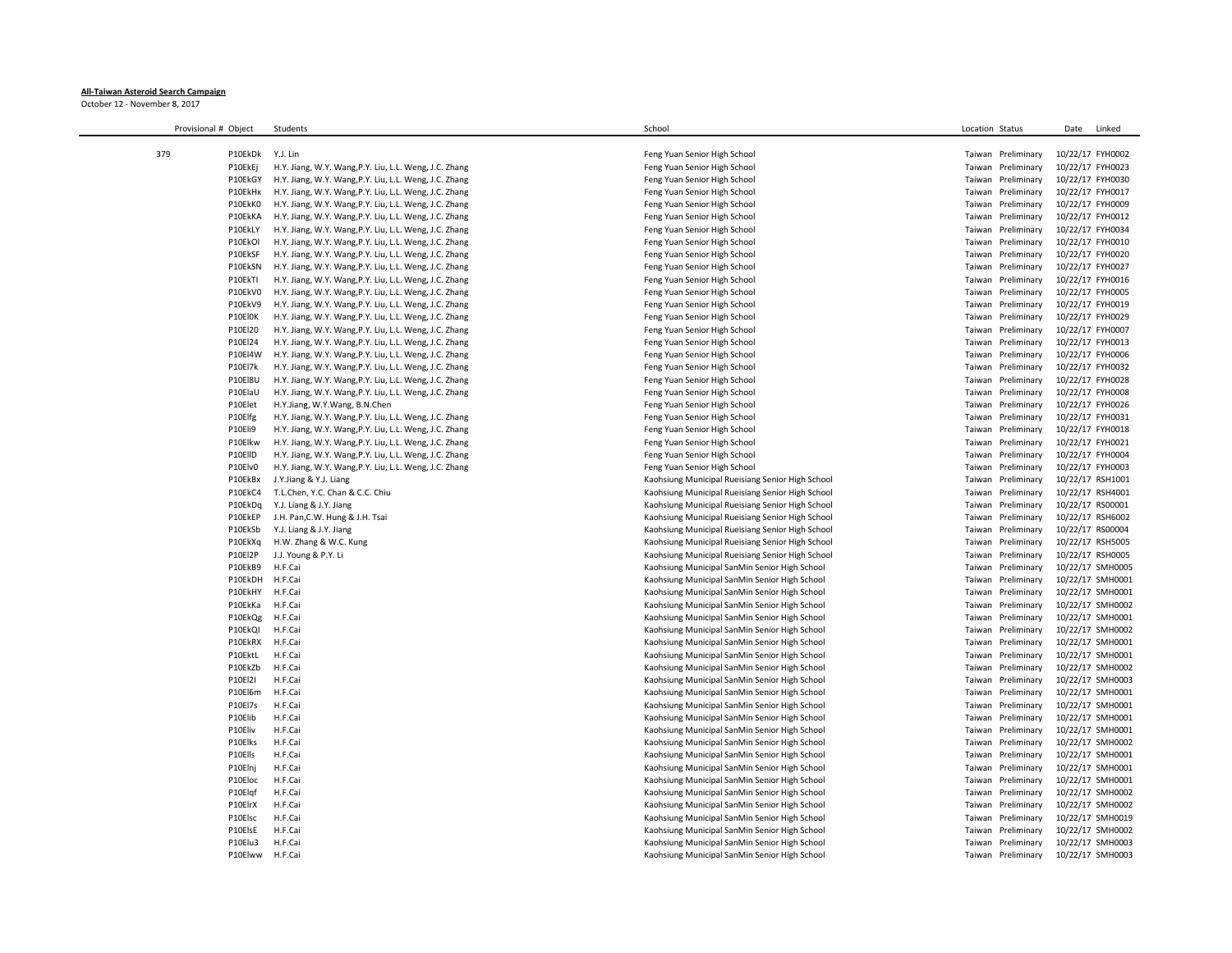P10Elxo H.F.Cai **Example 2018 and Taiwan Constant Sanmin Senior High School Taiwan Preliminary 10/22/17 SMH0003** P10EjXr R.-W. Shen & Y.-Y. Lin CHS4004 CHANG REGISTER SCHOOL NATIONAL Chang-Hua Senior High School Taiwan Preliminary 10/22/17 CHS4004 P10EkB7 Y.-Y. Lin & S.-H. Haung 10/22/17 CHS2011 CHS2011 Chang-Hua Senior High School Taiwan Preliminary 10/22/17 CHS2011 P10EkDn S.-H. Huang & Y.-Y. Lin end the Samuel Chang-Hua Senior High School and Taiwan Preliminary 10/22/17 CHS2001<br>P10EkF6 S.-T. Yang & Y.-Y. Lin end the Samuel Chang-Hua Senior High School and Taiwan Preliminary 10/22/17 P10EkFl S.-H. Huang & R.-W. Shen National Chang-Hua Senior High School Taiwan Preliminary 10/22/17 CHS2008 P10EkFs S.-H. Huang & Y.-Y. Lin end the Samuel Chang-Hua Senior High School and Taiwan Preliminary 10/22/17 CHS4002<br>P10EkIr S.-T. Yang & R.-W. Shen end the Samuel Chang-Hua Senior High School and Taiwan Preliminary 10/22/1 P10EkIr S.-T. Yang & R.-W. Shen National Chang-Hua Senior High School National Chang-Hua Senior High School National Chang-Hua Senior High School National Chang-Hua Senior High School Taiwan Preliminary 10/22/17 CHS1002<br>P1 P10EkOQ S.-H. Huang & S.-T. Yang National Chang-Hua Senior High School Taiwan Preliminary 10/22/17 CHS2005 P10EkQs S.-T. Yang, R.-W. Shen & S.-H. Huang National Chang-Hua Senior High School National Chang-Hua Senior High School Taiwan Preliminary 10/22/17 CHS1010 P10EkRR S.-T. Yang & Y.-Y. Lin National Chang-Hua Senior High School Taiwan Preliminary 10/22/17 CHS1013 P10EkSD S.-H. Huang & S.-T. Yang National Chang-Hua Senior High School National Chang-Hua Senior High School Taiwan Preliminary 10/22/17 CHS2003 P10EkTF R.-W. Shen & S.-T. Yang National Chang-Hua Senior High School National Chang-Hua Senior High School Taiwan Preliminary 10/22/17 CHS3006 P10EkUi S.-T. Yang, R.-W. Shen & S.-H. Huang National Chang-Hua Senior High School Taiwan Preliminary 10/22/17 CHS1008 P10EkwJ S.-H. Huang & Y.-Y. Lin National Chang-Hua Senior High School Taiwan Preliminary 10/22/17 CHS4001 P10EkwO R.-W. Shen & S.-T. Yang National Chang-Hua Senior High School National Chang-Hua Senior High School Taiwan Preliminary 10/22/17 CHS3005 P10El0c Y.-W. Jiang & Y.-Y. Lin National Chang-Hua Senior High School Taiwan Preliminary 10/22/17 CHS4009 P10El1z Y.-W. Jiang & Y.-Y. Lin CHS1004 Chang-Hua Senior High School Taiwan Preliminary 10/22/17 CHS1004 P10El2e Y.-Y. Lin & S.-H. Haung 10/22/17 CHS2009 National Chang-Hua Senior High School Taiwan Preliminary 10/22/17 CHS2009 P10El8f R.-W. Shen & Y.-Y. Lin National Chang-Hua Senior High School Taiwan Preliminary 10/22/17 CHS4005 P10El8G S.-H. Huang & S.-T. Yang National Chang-Hua Senior High School Taiwan Preliminary 10/22/17 CHS2004 P10El8z Y.-Y. Lin & S.-H. Haung 10/22/17 CHS2010 Chang-Hua Senior High School Taiwan Preliminary 10/22/17 CHS2010 P10Elb4 Y.-W. Jiang & Y.-Y. Lin National Chang-Hua Senior High School Taiwan Preliminary 10/22/17 CHS4010 P10Elf5 S.J. Yang, R.-W. Shen & S.-H. Huang National Chang-Hua Senior High School National Chang-Hua Senior High School Taiwan Preliminary 10/22/17 CHS1012 P10Elq1 R. Shen & S. Haung 10/22/17 CHS3002<br>P10EkBX K.F. Huang, Y.Y. Lin, Y.H.Lu, W.S.Chiu and School National Charges National Chay-Yi Senior High School P10EkBX K.F. Huang, Y.Y. Lin, Y.H.Lu, W.S.Chiu P10EkDE K.F. Huang, Y.Y. Lin, Y.H.Lu, W.S.Chiu National Chay-Yi Senior High School Taiwan Preliminary 10/22/17 CYSH022 P10EkgV K.F. Huang, S.Y. Tsai **National Chay-Yi Senior High School** National Chay-Yi Senior High School Taiwan Preliminary 10/22/17 CYSH034 P10EkKu K.F. Huang, Y.Y. Lin, Y.H.Lu, W.S.Chiu National Chay-Yi Senior High School National Chay-Yi Senior High School Taiwan Preliminary 10/22/17 CYSH021 P10EkT1 K.F. Huang, C.J.Tan **National Chay-Yi Senior High School** National Chay-Yi Senior High School Taiwan Preliminary 10/22/17 CYSH053 P10EkTf K.F. Huang, C.J.Tan **National Chay-Yi Senior High School** National Chay-Yi Senior High School Taiwan Preliminary 10/22/17 CYSH056 P10Ektz K.F. Huang, C.J.Tan **National Chay-Yi Senior High School** National Chay-Yi Senior High School Taiwan Preliminary 10/22/17 CYSH057 P10EkuR K.F. Huang, Y.Y. Lin National Chay-Yi Senior High School National Chay-Yi Senior High School Taiwan Preliminary 10/22/17 CYSH005 P10EkV2 K.F. Huang, Y.Y. Lin **National Chay-Yi Senior High School** National Chay-Yi Senior High School Taiwan Preliminary 10/22/17 CYSH010 P10Ekzs K.F. Huang, W.S.Chiu, Y.H.Lu National Chay-Yi Senior High School National Chay-Yi Senior High School Taiwan Preliminary 10/22/17 CYSH036 P10El0C K.F. Huang, S.Y. Tsai entertainment control and the senior High School Preliminary 10/22/17 CYSH032 (PSH032 P10El6l K.F. Huang, Y.Y. Lin Casar and Mational Chay-Yi Senior High School Taiwan Preliminary 10/22/17 CYSH009 P10EleX K.F. Huang, W.S.Chiu, Y.H.Lu National Chay-Yi Senior High School Taiwan Preliminary 10/22/17 CYSH039 P10ElfH K.F. Huang, Y.Y. Lin Charles Structure and Mational Chay-Yi Senior High School Taiwan Preliminary 10/22/17 CYSH011 P10EliA K.F. Huang, C.J.Tan **National Chay-Yi Senior High School** National Chay-Yi Senior High School Taiwan Preliminary 10/22/17 CYSH051 P10EllU K.F. Huang, Y.Y. Lin, Y.H.Lu, W.S.Chiu National Chay-Yi Senior High School National Chay-Yi Senior High School Taiwan Preliminary 10/22/17 CYSH029 P10Flmh K.F. Huang, Y.Y. Lin, Y.H.Lu, W.S.Chiu National National Chay-Yi Senior High School National Chay-Yi Senior High School Taiwan Preliminary 10/22/17 CYSH030 P10Elnt K.F. Huang 10/22/17 CYSH047 National Chay-Yi Senior High School Taiwan Preliminary 10/22/17 CYSH047 P10Elpk K.F. Huang, Y.Y. Lin, Y.H.Lu, W.S.Chiu National Chay-Yi Senior High School National Chay-Yi Senior High School Taiwan Preliminary 10/22/17 CYSH018 P10ElrP K.F. Huang, S.Y. Tsai **National Chay-Yi Senior High School** National Chay-Yi Senior High School Taiwan Preliminary 10/22/17 CYSH050 P10Els9 K.F. Huang, S.Y. Tsai **National Chay-Yi Senior High School** National Chay-Yi Senior High School Taiwan Preliminary 10/22/17 CYSH049 P10EluV K.F. Huang, Y.Y. Lin, Y.H.Lu, W.S.Chiu National Chay-Yi Senior High School Taiwan Preliminary 10/22/17 CYSH024 P10ElvJ K.F. Huang, Y.Y. Lin CYSHOO7 CYSHOO7 CHANG CHAY-YI Senior High School Taiwan Preliminary 10/22/17 CYSH007 P10Elvu K.F. Huang, Y.Y. Lin, Y.H.Lu, W.S.Chiu National Chay-Yi Senior High School Taiwan Preliminary 10/22/17 CYSH019 P10ElwG K.F. Huang, Y.Y. Lin CYSHOO4 CHANG CHANG CHANG CHANG CHANG CHANG CHANG CHANG NATIONAL CHANG CHANG CHANG CHANG CHANG CHANG CHANG CHANG CHANG CHANG CHANG CHANG CHANG CHANG CHANG CHANG CHANG CHANG CHANG CHANG CHANG CH P10ElwL K.F. Huang, Y.Y. Lin, Y.H.Lu, W.S.Chiu National Chay-Yi Senior High School Taiwan Preliminary 10/22/17 CYSH016 P10EjMC Y.J. Wang; C. Lin; C.C. Chang; C.J. Tai; Y.P Chen; T.Y. Ting; C.Y. Chang; Y.L. Chen National Chia-Yi Girls Senior High School Taiwan Preliminary 10/22/17 CYG0018 P10EjPs Y.J. Wang; C. Lin; C.C. Chang; C.J. Tai; Y.P Chen; T.Y. Ting; C.Y. Chang; Y.L. Chen National Chia-Yi Girls Senior High School Taiwan Preliminary 10/22/17 CYG0023 P10EkB8 Y.J. Wang; C. Lin; C.C. Chang; C.J. Tai; Y.P Chen; T.Y. Ting; C.Y. Chang; Y.L. Chen National Chia-Yi Girls Senior High School Taiwan Preliminary 10/22/17 CYG0024 P10EkBD Y.J. Wang; C. Lin; C.C. Chang; C.J. Tai; Y.P Chen; T.Y. Ting; C.Y. Chang; Y.L. Chen National Chia-Yi Girls Senior High School Taiwan Preliminary 10/22/17 CYG0006 P10EkBV Y.J. Wang; C. Lin; C.C. Chang; C.J. Tai; Y.P Chen; T.Y. Ting; C.Y. Chang; Y.L. Chen National Chia-Yi Girls Senior High School Taiwan Preliminary 10/22/17 CYG0009 P10EkCn Y.J. Wang; C. Lin; C.C. Chang; C.J. Tai; Y.P Chen; T.Y. Ting; C.Y. Chang; Y.L. Chen National Chia-Yi Girls Senior High School Taiwan Preliminary 10/22/17 CYG0016 P10EkcQ Y.J. Wang; C. Lin; C.C. Chang; C.J. Tai; Y.P Chen; T.Y. Ting; C.Y. Chang; Y.L. Chen National Chia-Yi Girls Senior High School Taiwan Preliminary 10/22/17 CYG0003 P10EkRc Y.J. Wang; C. Lin; C.C. Chang; C.J. Tai; Y.P Chen; T.Y. Ting; C.Y. Chang; Y.L. Chen National Chia-Yi Girls Senior High School Taiwan Preliminary 10/22/17 CYG0012 P10EkSi Y.J. Wang; C. Lin; C.C. Chang; C.J. Tai; Y.P Chen; T.Y. Ting; C.Y. Chang; Y.L. Chen National Chia-Yi Girls Senior High School Taiwan Preliminary 10/22/17 CYG0020 P10EkYx Y.J. Wang: C. Lin: C.C. Chang: C.J. Tai: Y.P Chen: T.Y. Ting: C.Y. Chang: Y.L. Chen National Chia-Yi Girls Senior High School Taiwan Preliminary 10/22/17 CYG0013

P10 National Chang-Hua Senior High School School Taiwan Preliminary 10/22/17 CHS1014 Taiwan Preliminary 10/22/17 CHS1002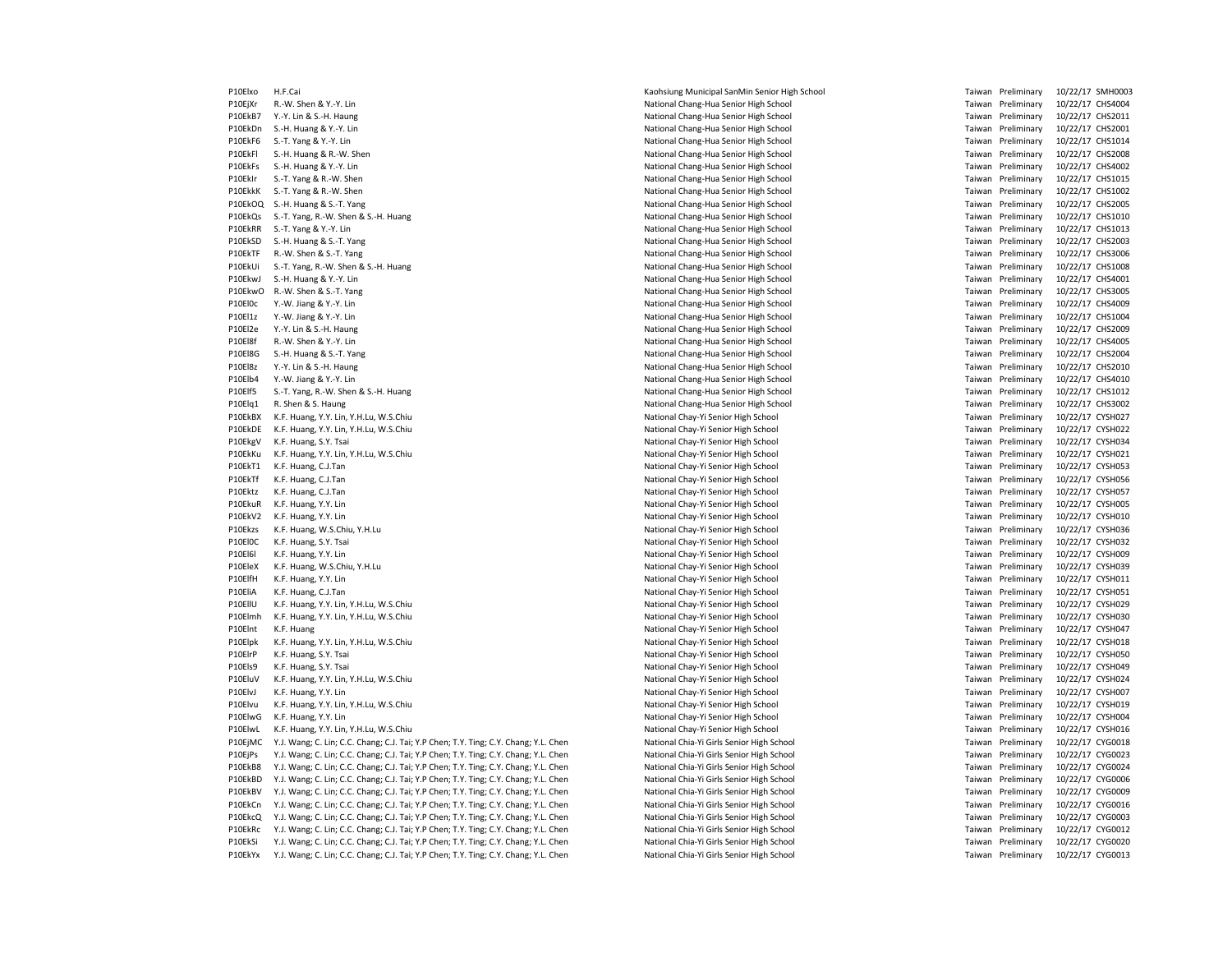P10EkYX Y.J. Wang; C. Lin; C.C. Chang; C.J. Tai; Y.P Chen; T.Y. Ting; C.Y. Chang; Y.L. Chen National Chia-Yi Girls Senior High School Taiwan Preliminary 10/22/17 CYG0007 P10El10 Y.J. Wang; C. Lin; C.C. Chang; C.J. Tai; Y.P Chen; T.Y. Ting; C.Y. Chang; Y.L. Chen National Chia-Yi Girls Senior High School Taim School Taiwan Preliminary 10/22/17 CYG0001<br>P10ElbT Y.J. Wang; C. Lin; C.C. Chang; C P10ElbT Y.J. Wang; C. Lin; C.C. Chang; C.J. Tai; Y.P Chen; T.Y. Ting; C.Y. Chang; Y.L. Chen National Chia-Yi Girls Senior High School P10Elcg Y.J. Wang; C. Lin; C.C. Chang; C.J. Tai; Y.P Chen; T.Y. Ting; C.Y. Chang; Y.L. Chen National Chia-Yi Girls Senior High School Taimes and National Chia-Yi Girls Senior High School Taiwan Preliminary 10/22/17 CYG0015 P10Elgu Y.J. Wang; C. Lin; C.C. Chang; C.J. Tai; Y.P Chen; T.Y. Ting; C.Y. Chang; Y.L. Chen P10EjOK W.-T. Chang, Y.-T. Liu and Y.-H. Hsu National Dali Senior High School National Dali Senior High School Taiwan Preliminary 10/22/17 NDL0009 P10EjPv C.-H. Liu, Y.-H. Hsu and Y.-Y. Hsieh National Dational Dali Senior High School National Dali Senior High School National Dali Senior High School National Dali Senior High School Taiwan Preliminary 10/22/17 NDL2023<br> P10EjRZ C.-H. Liu, Y.-H. Hsu and Y.-Y. Hsieh National Dational Dali Senior High School National Dali Senior High School National Dali Senior High School Taiwan Preliminary 10/22/17 NDL2027<br>P10EjSJ C.-H. Liu, Y.-H. Hsu, Y.-P10EjSJ C.-H. Liu, Y.-H. Hsu, Y.-Y. Hsieh, Y.-C. Tsai and C.-W. Chang P10EjVB W.-T. Chang, Y.-W. Chang and S.-C Wang National Senior High School National Dali Senior High School National Dali Senior High School Taiwan Preliminary 10/22/17 NDL1031<br>P10EjVd C.-H. Liu, Y.-H. Hsu, Y.-Y. Hsieh, W. P10EjVd C.-H. Liu, Y.-H. Hsu, Y.-Y. Hsieh, W.-T. Chang, Y.-T. Liu and S.-C. Wang National Dali Senior High School Taiwan Preliminary 10/22/17 NDL2035 P10EjWc W.-T. Chang and Y.-H. Hsu National Dali Senior High School National Dali Senior High School Taiwan Preliminary 10/22/17 NDL0006 P10EjWk W.-T. Chang, Y.-W. Chang and S.-C Wang National Dali Senior High School National Dali Senior High School Taiwan Preliminary 10/22/17 NDL1030 P10EjY1 W.-T. Chang National Dali Senior High School Taiwan Preliminary 10/22/17 NDL2038 P10EiZA W.-T. Chang 20/22/17 NDL2037 National Dali Senior High School National Dali Senior High School Taiwan Preliminary 10/22/17 NDL2037 P10Ek0U C.-H. Liu, Y.-H. Hsu, Y.-Y. Hsieh, Y.-C. Tsai and C.-W. Chang National Dali Senior High School National Dali Senior High School Taiwan Preliminary 10/22/17 NDL2031 P10Ek19 C.-H. Liu, Y.-H. Hsu, Y.-Y. Hsieh, W.-T. Chang, Y.-T. Liu and S.-C. Wang National Dali Senior High School Taiwan Preliminary 10/22/17 NDL2034 P10Ek24 C.-H. Liu, Y.-H. Hsu, Y.-Y. Hsieh and Y.-C. Tsai National Dali Senior High School National Dali Senior High School Taiwan Preliminary 10/22/17 NDL2020 P10Ek2A W.-T. Chang, Y.-W. Chang and S.-C Wang National Dational Dali Senior High School National Dali Senior High School Taiwan Preliminary 10/22/17 NDL1034 P10Ek4C W.-T. Chang and Y.-H. Hsu National Dali Senior High School National Dali Senior High School Taiwan Preliminary 10/22/17 NDL0005 P10Ek5e W.-C. Liang, S.-C Wang, K.-S. Yan and Y.-T. Liu National Dali Senior High School Taiwan Preliminary 10/22/17 NDL1036 P10Ek8a C.-H. Liu, Y.-H. Hsu, Y.-Y. Hsieh, W.-T. Chang, Y.-T. Liu and S.-C. Wang National Dali Senior High School Taiwan Preliminary 10/22/17 NDL2036 P10Ek8G C.-H. Liu, Y.-H. Hsu and Y.-Y. Hsieh National Dali Senior High School Taiwan Preliminary 10/22/17 NDL2025 P10Ek9P W.-C. Liang, S.-C Wang, K.-S. Yan, W.-T. Chang and Y.-T. Liu National Dali Senior High School Taiwan Preliminary 10/22/17 NDL1042 P10Ekb2 W.-T. Chang, K.-S. Yan, Y.-Y. Hsieh & Y.-W. Chang National Dali Senior High School National Dali Senior High School Taiwan Preliminary 10/22/17 NDL0017 P10EkcO W.-C. Liang, S.-C Wang and Y.-T. Liu Chang and Y.-T. Liu Chang and Senior High School Pational Dali Senior High School Taiwan Preliminary 10/22/17 NDL1025<br>P10Ekl3 W.-T. Chang, Y.-W. Chang, S.-C Wang and Y.-T. Liu C P10EkI3 W.-T. Chang, Y.-W. Chang, S.-C Wang and Y.-T. Liu P10EkIA W.-T. Chang, K.-S. Yan, Y.-Y. Hsieh & Y.-W. Chang National Dali Senior High School National Dali Senior High School Taiwan Preliminary 10/22/17 NDL0018 P10EkjV C.-H. Liu, Y.-H. Hsu and Y.-Y. Hsieh National Dali Senior High School National Dali Senior High School Taiwan Preliminary 10/22/17 NDL2022 P10EklH W.-T. Chang & Y.-T. Liu Chang And Mational Dali Senior High School Taiwan Preliminary 10/22/17 NDL0001 P10Eknr W.-T. Chang, Y.-T. Liu and Y.-H. Hsu National Dali Senior High School National Dali Senior High School Taiwan Preliminary 10/22/17 NDL0011 P10EkQy W.-C. Liang, S.-C Wang and Y.-T. Liu National Dali Senior High School National Dali Senior High School Taiwan Preliminary 10/22/17 NDL1020 P10EkRO W.-T. Chang, K.-S. Yan, Y.-Y. Hsieh & Y.-W. Chang National Dali Senior High School National Dali Senior High School National Dali Senior High School National Dali Senior High School Taiwan Preliminary 10/22/17 NDL0 P10EkY9 W.-T. Chang, Y.-W. Chang and S.-C Wang National Dali Senior High School National Dali Senior High School Taiwan Preliminary 10/22/17 NDL1033 P10EkzS W.-C. Liang, S.-C Wang, K.-S. Yan, W.-T. Chang and Y.-T. Liu National Dali Senior High School Taiwan Preliminary 10/22/17 NDL1039 P10El2k W.-T. Chang, K.-S. Yan, Y.-Y. Hsieh & Y.-W. Chang National Dali Senior High School National Dali Senior High School National Dali Senior High School National Dali Senior High School Taiwan Preliminary 10/22/17 NDL1 P10El7y W.-T. Chang, Y.-W. Chang, S.-C Wang and Y.-T. Liu Chang and Y.-T. Liu National Dali Senior High School Taiwan Preliminary 10/22/17 NDL1028 P10El8w W.-T. Chang, Y.-W. Chang, S.-C Wang and Y.-T. Liu National Dali Senior High School Taiwan Preliminary 10/22/17 NDL1022 P10Ela8 W.-C. Liang, S.-C Wang, K.-S. Yan, W.-T. Chang and Y.-T. Liu National Dali Senior High School Taiwan Preliminary 10/22/17 NDL1040 P10ElbZ W.-T. Chang, Y.-W. Chang and S.-C Wang National Dali Senior High School National Dali Senior High School Taiwan Preliminary 10/22/17 NDL1035 P10ElcB W.-T. Chang, K.-S. Yan, Y.-Y. Hsieh & Y.-W. Chang National Dali Senior High School National Dali Senior High School Taiwan Preliminary 10/22/17 NDL0013 P10Eleu C.-H. Liu and C.-W. Chang C.-W. Chang National Dali Senior High School National Dali Senior High School Taiwan Preliminary 10/22/17 NDL2026 P10ElfD W.-T. Chang, Y.-W. Chang and S.-C Wang National Dali Senior High School National Dali Senior High School Taiwan Preliminary 10/22/17 NDL1032 P10EliL W.-T. Chang, K.-S. Yan, Y.-Y. Hsieh & Y.-W. Chang National Dali Senior High School National Dali Senior High School National Dali Senior High School Taiwan Preliminary 10/22/17 NDL0014 P10Elkx W.-T. Chang and Y.-H. Hsu National Dali Senior High School National Dali Senior High School Taiwan Preliminary 10/22/17 NDL0004 P10Elp9 W.-T. Chang & Y.-T. Liu National Dali Senior High School Taiwan Preliminary 10/22/17 NDL0002 P10ElrG W.-T. Chang, Y.-T. Liu and Y.-H. Hsu National Dali Senior High School National Dali Senior High School Taiwan Preliminary 10/22/17 NDL0010 P10Els4 W.-T. Chang and Y.-H. Hsu National Dali Senior High School Taiwan Preliminary 10/22/17 NDL0008 P10ElwX W.-T. Chang and Y.-H. Hsu National Dali Senior High School National Dali Senior High School Taiwan Preliminary 10/22/17 NDL0003 P10EjOe C.-H. Liu, Y.-Y. Hsieh and I.-C. Tsai National Kinmen Senior High School National Kinmen Senior High School Taiwan Preliminary 10/22/17 KMH2015 P10EjTF C.-H. Liu, Y.-C Tsai, Z.-C Chen and I.-C. Tsai National Kinmen Senior High School National Kinmen Senior High School Taiwan Preliminary 10/22/17 KMH2002 P10EjYY Y.-H. Hsu and I.-C. Tsai entertainment senior High School National Kinmen Senior High School Taiwan Preliminary 10/22/17 KMH0015 P10EjZh Y.-H. Hsu, Y.-Y. Hsieh and I.-C. Tsai National Kinmen Senior High School National Kinmen Senior High School Taiwan Preliminary 10/22/17 KMH0012 P10Ek1M C.-H. Liu, Y.-Y. Hsieh and I.-C. Tsai National Kinmen Senior High School Taiwan Preliminary 10/22/17 KMH2009 P10Ek7Z C.-H. Liu, Y.-Y. Hsieh and I.-C. Tsai National Kinmen Senior High School National Kinmen Senior High School Taiwan Preliminary 10/22/17 KMH2010 P10Ek8W C.-H. Liu, Y.-Y. Hsieh and I.-C. Tsai National Kinmen Senior High School National Kinmen Senior High School National Kinmen Senior High School Taiwan Preliminary 10/22/17 KMH2016<br>P10FkAW G.-S. Yan and I.-C. Tsai Na P10EkC5 G-S. Yan, Y.-Y. Hsieh and I.-C. Tsai National Kinmen Senior High School Taiwan Preliminary 10/22/17 KMH0001 P10Ekcd C-H Liu Y-Y Hsieh and I-C Tsai National Kinmen Senior High School National Kinmen Senior High School Taiwan Preliminary 10/22/17 KMH2023 P10EkcJ C.-H. Liu and I.-C. Tsai National Kinmen Senior High School Taiwan Preliminary 10/22/17 KMH2008 P10EkcT Y.-H. Hsu and I.-C. Tsai National Kinmen Senior High School Taiwan Preliminary 10/22/17 KMH0022 P10EkDp G.-S. Yan, Y.-Y. Hsieh and I.-C. Tsai National Kinmen Senior High School National Kinmen Senior High School Taiwan Preliminary 10/22/17 KMH0004

P10EkAW G.-S. Yan and I.-C. Tsai National Kinmen Senior High School Taiwan Preliminary 10/22/17 KMH0021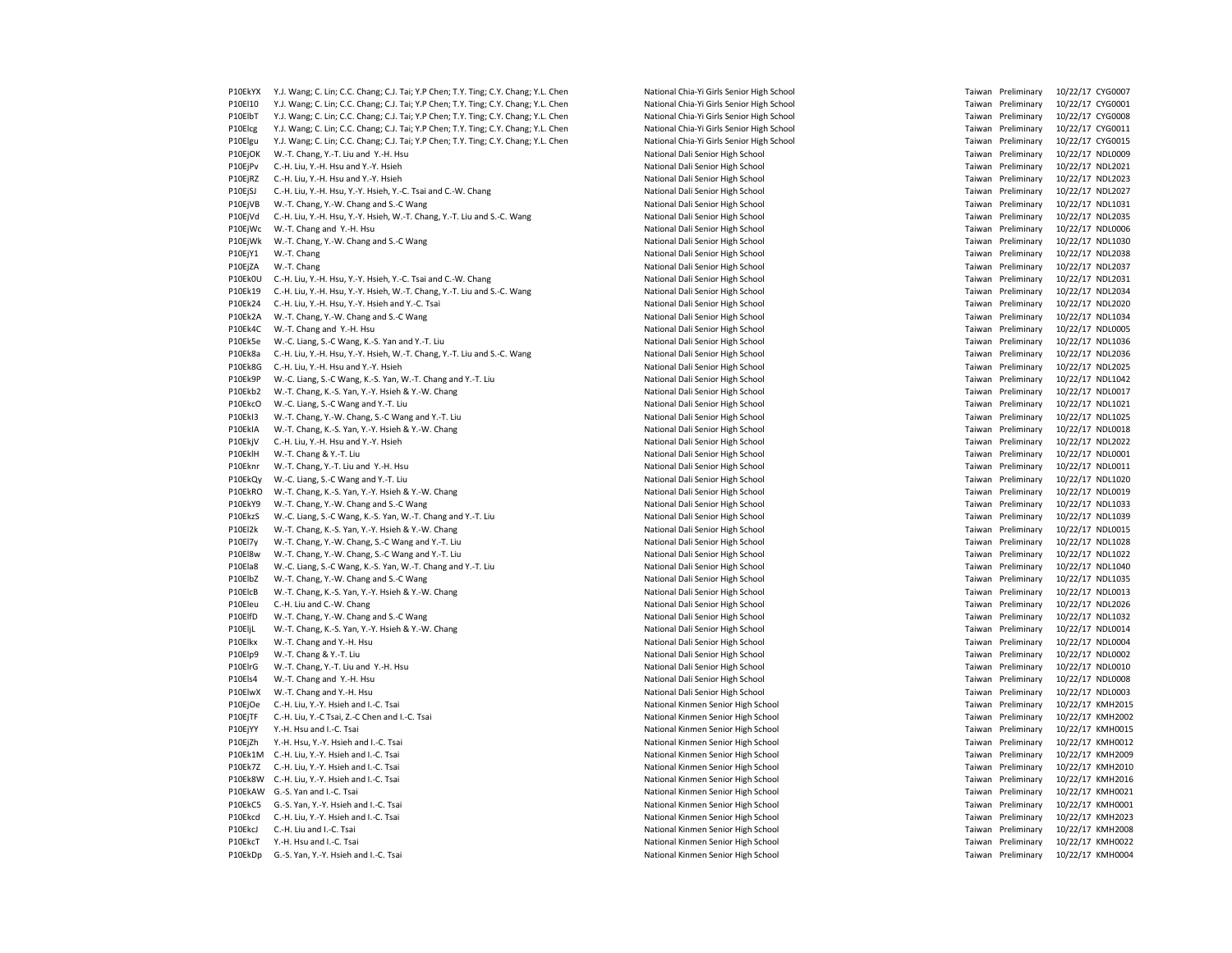P10EkEa Y.-H. Hsu and I.-C. Tsai entertainment senior High School National Kinmen Senior High School Taiwan Preliminary 10/22/17 KMH0007 P10EkEc C.-H. Liu, Y.-Y. Hsieh and I.-C. Tsai National Kinmen Senior High School Taiwan Preliminary 10/22/17 KMH2022 P10EkF0 G.-S. Yan, Y.-Y. Hsieh and I.-C. Tsai National Kinmen Senior High School Taiwan Preliminary 10/22/17 KMH0003 P10FkNO C.-H. Liu, Y.-Y. Hsieh and I.-C. Tsai National Kinmen Senior High School Taiwan Preliminary 10/22/17 KMH20181 P10EkQS C.-H. Liu, Y.-Y. Hsieh and I.-C. Tsai National Kinmen Senior High School National Kinmen Senior High School Taiwan Preliminary 10/22/17 KMH2012 P10EkTX C.-H. Liu, Y.-Y. Hsieh and I.-C. Tsai National Kinmen Senior High School National Kinmen Senior High School National Kinmen Senior High School Taiwan Preliminary 10/22/17 KMH2014<br>P10EkvL G.-S. Yan and I.-C. Tsai Na P10EkWv C.-H. Liu, Y.-Y. Hsieh and I.-C. Tsai P10Ekx6 Y.-H. Hsu and I.-C. Tsai entertainment senior and the Mational Kinmen Senior High School and Taiwan Preliminary and the Mational Kinmen Senior High School and Taiwan Preliminary 10/22/17 KMH0006 P10El2K Y.-H. Hsu a P10El2w C.-H. Liu and I.-C. Tsai National Kinmen Senior High School Taiwan Preliminary 10/22/17 KMH2005 P10El80 C.-H. Liu, Y.-Y. Hsieh and I.-C. Tsai National Kinmen Senior High School National Kinmen Senior High School Taiwan Preliminary 10/22/17 KMH2019 P10El8r G.-S. Yan and I.-C. Tsai entertainment senior High School National Kinmen Senior High School Taiwan Preliminary 10/22/17 KMH0017 P10ElaP Y.-H. Hsu and I.-C. Tsai National Allen Senior High School National Kinmen Senior High School Taiwan Preliminary 10/22/17 KMH0014 P10Elgm C.-H. Liu, Y.-Y. Hsieh and I.-C. Tsai National Kinmen Senior High School National Kinmen Senior High School Taiwan Preliminary 10/22/17 KMH2017 P10Ek7n J.-Y. Yangl, Y.-M. In, K.-C. Huang, T.-Y. Lin & C.-Y. Su National Lo-Tung Senior High School Taiwan Preliminary 10/22/17 LTH0005 P10Ek7P J.-Y. Yangl, Y.-M. In, K.-C. Huang, T.-Y. Lin & C.-Y. Su National Lo-Tung Senior High School National Lo-Tung Senior High School Taiwan Preliminary 10/22/17 LTH0006 P10EkzD M.-R. Lin, C.-R. Li, S.-Y. Fang & C.-Y. Su National Lo-Tung Senior High School Taiwan Preliminary 10/22/17 LTH0010 P10Ekzp M.-R. Lin, C.-R. Li, S.-Y. Fang & C.-Y. Su National Lo-Tung Senior High School Taiwan Preliminary 10/22/17 LTH0007 P10EjRp Z.-Z. Chen, X.-Y. Huang, S.-C. Cai, Y.-J. Lan & C.-Y. Su National Lo-Tung Senior High School Taiwan Preliminary 10/22/17 LTH0014 P10Ek0W Z.-Z. Chen, X.-Y. Huang, S.-C. Cai, Y.-J. Lan & C.-Y. Su National Lo-Tung Senior High School Taiwan Preliminary 10/22/17 LTH0013 P10EkFE J.-W. Lin, Y.-X. Hong, B.-X. Liu & C.-Y. Su National Lo-Tung Senior High School Taiwan Preliminary 10/22/17 LTH0003 P10EkOj J.-W. Lin, Y.-X. Hong, B.-X. Liu & C.-Y. Su National Lo-Tung Senior High School Taiwan Preliminary 10/22/17 LTH0001 P10EkxM J.-W. Lin, Y.-X. Hong, B.-X. Liu & C.-Y. Su National Lo-Tung Senior High School Taiwan Preliminary 10/22/17 LTH0002 P10El4A J.-W. Lin, Y.-X. Hong, B.-X. Liu & C.-Y. Su National Lo-Tung Senior High School and Traim and Taiwan Preliminary 10/22/17 LTH0004<br>P10EkFo J.X.Zhong, Q.Y.Zhen 10/22/17 TNS3005 and Taiwan Preliminary 10/22/17 TNS3005 P10EkJ1 J.X.Zhong, Q.Y.Zhen National Tainan Second Senior High School Taiwan Preliminary 10/22/17 TNS3006 P10EkKl P. Tseng memberita analysis atau national Tainan Second Senior High School Taiwan Preliminary 10/22/17 TNS2016 P10EkML W. Teng, B.A. Shi, B.S. Lin, P.H.Tseng & H. Y. Cheng National Tainan Second Senior High School Taiwan Preliminary 10/22/17 TNS2041 P10EkMy J.X.Zhong, Y.A.Wu National Tainan Second Senior High School Taiwan Preliminary 10/22/17 TNS3002 P10Ekn1 W. Teng, B.A. Shi, B.S. Lin, P.H. Tseng & H.Y. Cheng National Tainan Second Senior High School Taiwan Preliminary 10/22/17 TNS2004 P10EkSv J.X.Zhong, Y.A.Wu **National Tainan Second Senior High School** Taiwan Preliminary 10/22/17 TNS3011 P10EkyA J.X.Zhong, Y.A.Wu National Tainan Second Senior High School Taiwan Preliminary 10/22/17 TNS3010 P10EkyW J.X.Zhong, S.C.Chin **National Tainan Second Senior High School** Taiwan Preliminary 10/22/17 TNS3004 P10EkZa J.X.Zhong, Y.A.Wu **National Tainan Second Senior High School** Taiwan Preliminary 10/22/17 TNS3003 P10EkzQ J.X.Zhong, S.C.Chin **National Tainan Second Senior High School** Preliminary 10/22/17 TNS3007 P10El9e J.X.Zhong, S.C.Chin **National Tainan Second Senior High School** Taiwan Preliminary 10/22/17 TNS3008 P10ElaI W. Teng, B.A. Shi, B.S. Lin, P.H. Tseng & H.Y. Cheng National Tainan Second Senior High School Taiwan Preliminary 10/22/17 TNS2043 P10ElbW W. Teng, B.A. Shi, B.S. Lin, P.H.Tseng & H. Y. Cheng National Tainan Second Senior High School Taiwan Preliminary 10/22/17 TNS2042 P10Elcb W. Teng, B.A. Shi, B.S. Lin, P.H. Tseng & H.Y. Cheng National Tainan Second Senior High School Taiwan Preliminary 10/22/17 TNS2035 P10Elg2 W. Teng, B.A. Shi, B.S. Lin, P.H. Tseng & H.Y. Cheng National Tainan Second Senior High School Taiwan Preliminary 10/22/17 TNS2036 P10ElkO W. Teng, B.A. Shi, B.S. Lin, P.H. Tseng & H.Y. Cheng National Tainan Second Senior High School Taiwan Preliminary 10/22/17 TNS2034 P10Elm7 B.A.Shi & W.Teng National Tainan Second Senior High School Tainan Second Senior High School Taiwan Preliminary 10/22/17 TNS2039 P10Elo3 W. Teng, B.A. Shi, B.S. Lin, P.H. Tseng & H.Y. Cheng National Tainan Second Senior High School Taiwan Preliminary 10/22/17 TNS2001 P10Elr3 J.X.Zhong, S.C.Chin National Tainan Second Senior High School Taiwan Preliminary 10/22/17 TNS3013 P10EltH B.A.Shi & W.Teng Mational Tainan Second Senior High School Taiwan Preliminary 10/22/17 TNS2015 P10EluT J.X.Zhong, Y.A.Wu **National Tainan Second Senior High School** Taiwan Preliminary 10/22/17 TNS3001 P10ElvB J.X.Zhong, S.C.Chin **National Tainan Second Senior High School** Taiwan Preliminary 10/22/17 TNS3014 P10EjRL Y.-H. Liu New Taipei Municipal Dan Feng Senior High School Taiwan Preliminary 10/22/17 DFH0025 P10EjSy Y.-H. Liu New Taipei Municipal Dan Feng Senior High School Taiwan Preliminary 10/22/17 DFH0021 P10Ek3h C.-K. Hung 20/22/17 DFH0034 New Taipei Municipal Dan Amery Senior High School Taiwan Preliminary 10/22/17 DFH0034 P10EkCE C.-H. Wang 20/22/17 DFH0013 New Taipei Municipal Dan Feng Senior High School Taiwan Preliminary 10/22/17 DFH0013 P10EkEH Yu-Hung Liu New Taipei Municipal Dan Feng Senior High School Taiwan Preliminary 10/22/17 DFH0024 P10EkFd C.-H. Wang external particles and the Municipal Dan Feng Senior High School Taiwan Preliminary 10/22/17 DFH0016 P10EkKU C.-H. Wang Mang New Taipei Municipal Dan Feng Senior High School Taiwan Preliminary 10/22/17 DFH0007 P10EkMl C.-H. Wang New Taipei Municipal Dan Feng Senior High School Taiwan Preliminary 10/22/17 DFH0017 P10EkPZ C.L.Wu New Taipei Municipal Dan Feng Senior High School Taiwan Preliminary 10/22/17 DFH0003 P10EkR2 C.-H. Wang New Taipei Municipal Dan Feng Senior High School Taiwan Preliminary 10/22/17 DFH0011 P10Ekto Y.-H. Chen New Taipei Municipal Dan Feng Senior High School Taiwan Preliminary 10/22/17 DFH0039 P10EkUU C.-H. Wang New Taipei Municipal Dan Feng Senior High School Taiwan Preliminary 10/22/17 DFH0015 P10EkVc C.-K. Hung New Taipei Municipal Dan Feng Senior High School Taiwan Preliminary 10/22/17 DFH0032

P10Eke5 C.-H. Liu and I.-C. Tsai entertainmen Senior High School National Kinmen Senior High School Taiwan Preliminary 10/22/17 KMH2004 P10Ekvl G. - National Kinmen Senior High School Carry Communisties of the State Taiwan Preliminary 10/22/17 KMH0018<br>P10Ekvl G. Taiwan Preliminary 10/22/17 KMH2011 P10El2A Yational Kinmen Senior High School National Kinmen Senior High School Taiwan Preliminary 10/22/17 KMH0006

Taiwan Preliminary 10/22/17 TNS3005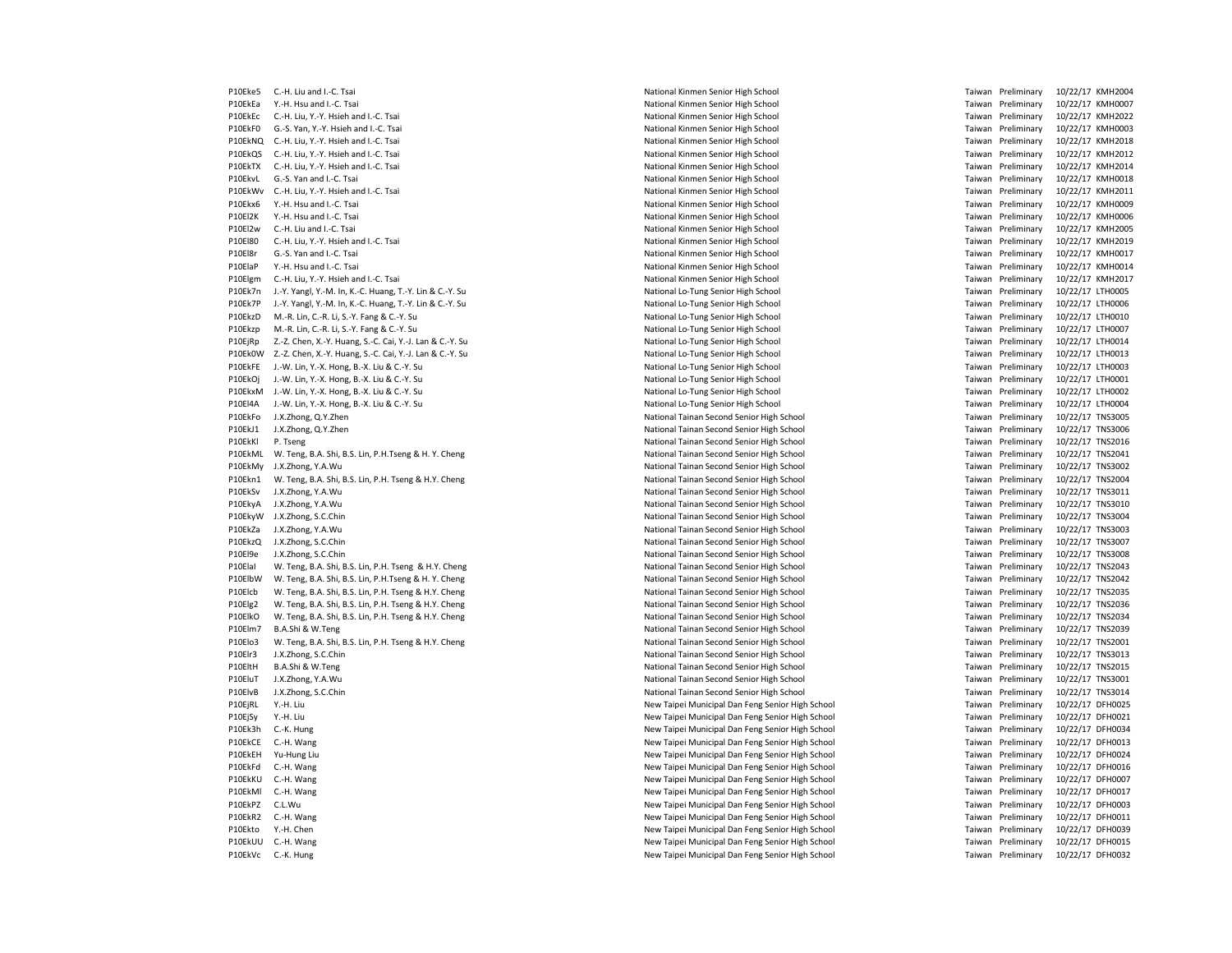P10EkXS Y.-H. Chen New Taipei Municipal Dan Feng Senior High School Taiwan Preliminary 10/22/17 DFH0005 P10EkzO Y.-H. Liu New Taipei Municipal Dan Feng Senior High School Taiwan Preliminary 10/22/17 DFH0018 P10EkZT Y.-H. Liu New Taipei Municipal Dan Feng Senior High School Taiwan Preliminary 10/22/17 DFH0020 P10El3Y Yu-Hung Liu New Taipei Municipal Dan Feng Senior High School Taiwan Preliminary 10/22/17 DFH0001<br>P10El4n S.K Huang 10/22/17 DFH0041 P10El4n S.K Huang New Taipei Municipal Dan Feng Senior High School Taiwan Preliminary 10/22/17 DFH0041 P10El6M Z.-R. Wu New Taipei Municipal Dan Feng Senior High School Taiwan Preliminary 10/22/17 DFH0026 P10El6z Y.-H. Chen New Taipei Municipal Dan Feng Senior High School Taiwan Preliminary 10/22/17 DFH0030 P10El71 Y.-T. Chen New Taipei Municipal Dan Feng Senior High School Taiwan Preliminary 10/22/17 DFH0010<br>2011 Y.-H. Chen New Taipei Municipal Dan Feng Senior High School Taiwan Preliminary 10/22/17 DFH0029 P10Flpg Y.-H. Chen New Taipei Municipal Dan Feng Senior High School Taiwan Preliminary 10-10-12 P10EltC Tseng, Bo-Yuan & Wang, Chia-Hsiang New Taipei Municipal Dan Feng Senior High School Taiwan Preliminary 10/22/17 DFH0044 P10Ejla P.C.Chi & Z.R.Yeh **P.C.Chi & Z.R.Yeh Taichung Municipal Hui-Wen High School** Taiwan Preliminary 10/22/17 HWH3001 P10Ek2v Y.H. Lin & Y.S. Teng Taichung Municipal Hui-Wen High School Taiwan Preliminary 10/22/17 HWH2011 P10Ek7x Y.H. Lin & Y.S. Teng example and the state of the School Taichung Municipal Hui-Wen High School Taiwan Preliminary 10/22/17 HWH2016 P10Ek9x Y.H. Lin & Y.S. Teng example and the state of the School Taichung Municipal Hui-Wen High School Taiwan Preliminary 10/22/17 HWH2009 P10EkBk P.C.Chi & Z.R.Yeh Taichung Municipal Hui-Wen High School Taiwan Preliminary 10/22/17 HWH4014 P10EkBP Y.H. Lin & Y.S. Teng Taichung Municipal Hui-Wen High School Taichung Municipal Hui-Wen High School Taiwan Preliminary 10/22/17 HWH2006 P10EkJM Y.S. Teng, Y.H. Lin Taichung Municipal Hui-Wen High School Taiwan Preliminary 10/22/17 HWH9012 P10EkR9 Y.H. Lin & Y.S. Teng example and the state of the School Taichung Municipal Hui-Wen High School Taiwan Preliminary 10/22/17 HWH2005 P10Ektv P.C.Chi & Z.R.Yeh **Taiwan Taichung Municipal Hui-Wen High School** Taiwan Preliminary 10/22/17 HWH4001 P10Ekvw Y.H. Lin & Y.S. Teng example and the state of the School Taichung Municipal Hui-Wen High School Taiwan Preliminary 10/22/17 HWH2013 P10EkVY Y.S. Teng, Y.H. Lin Taichung Municipal Hui-Wen High School Taiwan Preliminary 10/22/17 HWH9008 P10EkWN Z.R Yeh & P.C Chi **Taichung Municipal Hui-Wen High School** Taichung Municipal Hui-Wen High School Taiwan Preliminary 10/22/17 HWH4006 P10EkWY P.C.Chi & Z.R.Yeh **Taiwan Taichung Municipal Hui-Wen High School** Taiwan Preliminary 10/22/17 HWH4007 P10EkxX Y.H. Lin & Y.S. Teng Taichung Municipal Hui-Wen High School Taiwan Preliminary 10/22/17 HWH2002 P10EkYI P.C.Chi & Z.R.Yeh Taichung Municipal Hui-Wen High School Taiwan Preliminary 10/22/17 HWH4015 P10EkzC Y.S. Teng, Y.H. Lin Taichung Municipal Hui-Wen High School Taiwan Preliminary 10/22/17 HWH9013 P10Fl4B P.C.Chi & Z.R.Yeh Taiwan Preliminary 100 Chi alikuwa Municipal Hui-Wen High School Taiwan Preliminary 10/22/17 HwH4008 Preliminary 10/22/22/22/22 Hui-Wen High School Taiwan Preliminary 10/22/22/22/22 P10El4r Y.H. Lin & Y.S. Teng Taichung Municipal Hui-Wen High School Taiwan Preliminary 10/22/17 HWH2010 P10El5v P.C.Chi & Z.R.Yeh examples and the Municipal Hui-Wen High School Taichung Municipal Hui-Wen High School Taiwan Preliminary 10/22/17 HWH4004 P10El7W Y.H. Lin & Y.S. Teng entitled and the state of the School Taichung Municipal Hui-Wen High School Taiwan Preliminary 10/22/17 HWH2004 P10EkKr Y.-H. Zhang, Z.-W. Wang, C.-H. Huang, Y.-L. Li Chang Second Senior High School Taichung Second Senior High School Taiwan Preliminary 10/22/17 TSS0003 P10EkLB Y.-H. Zhang, Z.-W. Wang, C.-H. Huang, Y.-L. Li Camera Second Senior High School Taiwan Preliminary 10/22/17 TSS0005 P10Ekvr Y.-H. Zhang, Z.-W. Wang, C.-H. Huang, Y.-L. Li Taichung Second Senior High School Taiwan Preliminary 10/22/17 TSS0001 P10EkW4 Y.-H. Zhang, Z.-W. Wang, C.-H. Huang, Y.-L. Li Camera Second Senior High School Taiwan Preliminary 10/22/17 TSS0006 P10El5F Y.-H. Zhang, Z.-W. Wang, C.-H. Huang, Y.-L. Li Cambridge School Taichung Second Senior High School Taiwan Preliminary 10/22/17 TSS0004 P10ElhU Y.-H. Zhang, Z.-W. Wang, C.-H. Huang, Y.-L. Li Chang Second Senior High School Taichung Second Senior High School Taiwan Preliminary 10/22/17 TSS0008 P10ElkF Y.-H. Zhang, Z.-W. Wang, C.-H. Huang, Y.-L. Li Chang Second Senior High School Taichung Second Senior High School Taiwan Preliminary 10/22/17 TSS0007 P10EjQ2 S. C. Yang Samus and the School Taiwan Preliminary 10/22/17 TFG7722 P10EkAr M. Nagata, R. A. Cheng, N. H. Wang, S. C. Yang, Y. C. Chang, C. H. Chang i® P. Y. Hsiao Taipei First Girls High School Taipei First Girls High School Taipei First Girls High School Taipei First Girls High School Ta P10EkG8 M. Nagata, R. A. Cheng, N. H. Wang & S. C. Yang Taipei First Girls High School Taiwan Preliminary 10/22/17 TFG3209 P10EkHC S. C. Yang, M. Nagata, R. A. Cheng & N. H. Wang Taipei First Girls High School Taiwan Preliminary 10/22/17 TFG3206 P10EkPm S. C. Yang, M. Nagata, N. H. Wang & R. A. Cheng Taipei First Girls High School Taipei First Girls High School Taiwan Preliminary 10/22/17 TFG3110 P10EkSM S. C. Yang Manusia Preliminary 10/22/17 TFG7715 Taipei First Girls High School Taiwan Preliminary 10/22/17 TFG7715 P10EkWC M. Nagata, R. A. Cheng, N. H. Wang & S. C. Yang Taipei First Girls High School Taipei First Girls High School Taipei First Girls High School Taipei First Girls High School Taipei First Girls High School Taipei Firs P10EkXI S. C. Yang Samus and the School Taipei First Girls High School Taiwan Preliminary 10/22/17 TFG7716 Preliminary 10/22/17 TFG7716 P10EkY6 S. C. Yang, M. Nagata, R. A. Cheng & N. H. Wang Taipei First Girls High School Taiwan Preliminary 10/22/17 TFG3109 P10El7j M. Nagata, R. A. Cheng, N. H. Wang, S. C. Yang, Y. C. Chang, C. H. Chang ¡® P. Y. Hsiao Taipei First Girls High School Taiwan Preliminary 10/22/17 TFG7710 P10El7R S. C. Yang, M. Nagata, N. H. Wang & R. A. Cheng Taipei First Girls High School Taiwan Preliminary 10/22/17 TFG7712 P10El88 M. Nagata, R. A. Cheng, N. H. Wang, S. C. Yang, Y. C. Chang, C. H. Chang ¡® P. Y. Hsiao Taipei First Girls High School Taiwan Preliminary 10/22/17 TFG3211 P10ElaY S. C. Yang, T. J. Tseng, M. Nagata, R. A. Cheng, N. H. Wang, Y. H. Lin & R. J. Hu Taipei First Girls High School Taiwan Preliminary 10/22/17 TFG7723 P10Eld4 S. C. Yang, M. Nagata, R. A. Cheng & N. H. Wang Taipei First Girls High School Taipei First Girls High School Taiwan Preliminary 10/22/17 TFG7705 P10Elek S. C. Yang, M. Nagata, N. H. Wang & R. A. Cheng Taipei First Girls High School Taiwan Preliminary 10/22/17 TFG3217 P10ElfE S. C. Yang Taipei First Girls High School Taiwan Preliminary 10/22/17 TFG7721 P10ElmB S. C. Yang, T. J. Tseng Taipei First Girls High School Taipei First Girls High School Taipei First Girls High School Taipei First Girls High School Taipei First Girls High School Taipei First Girls High School Taip P10Eloq S. C. Yang, T. J. Tseng Taipei First Girls High School Taiwan Preliminary 10/22/17 TFG7701 P10EkCf Yu, Wei & Lee, Pei Lun Taimein Municipal Nanhu High School Taipei Municipal Nanhu High School Taiwan Preliminary 10/22/17 NHS0016 P10EkKi Yu, Wei & Lee, Pei Lun Taipei Municipal Nanhu High School Taiwan Preliminary 10/22/17 NHS0012 P10EkqM Yu, Wei & Lee, Pei Lun Taipei Municipal Nanhu High School Taiwan Preliminary 10/22/17 NHS0022 P10EkuY Yu, Wei & Lee, Pei Lun Taipei Municipal Nanhu High School Taiwan Preliminary 10/22/17 NHS0011 P10Ekxx Lee, Pei Lun & Yu, Wei Taipei Municipal Nanhu High School Taiwan Preliminary 10/22/17 NHS0033 P10EkZP Lee, Pei Lun & Yu, Wei Taipei Municipal Nanhu High School Taiwan Preliminary 10/22/17 NHS0046

P10El3e Lee, Pei Lun & Yu, Wei Taipei Municipal Nanhu High School Taiwan Preliminary 10/22/17 NHS0030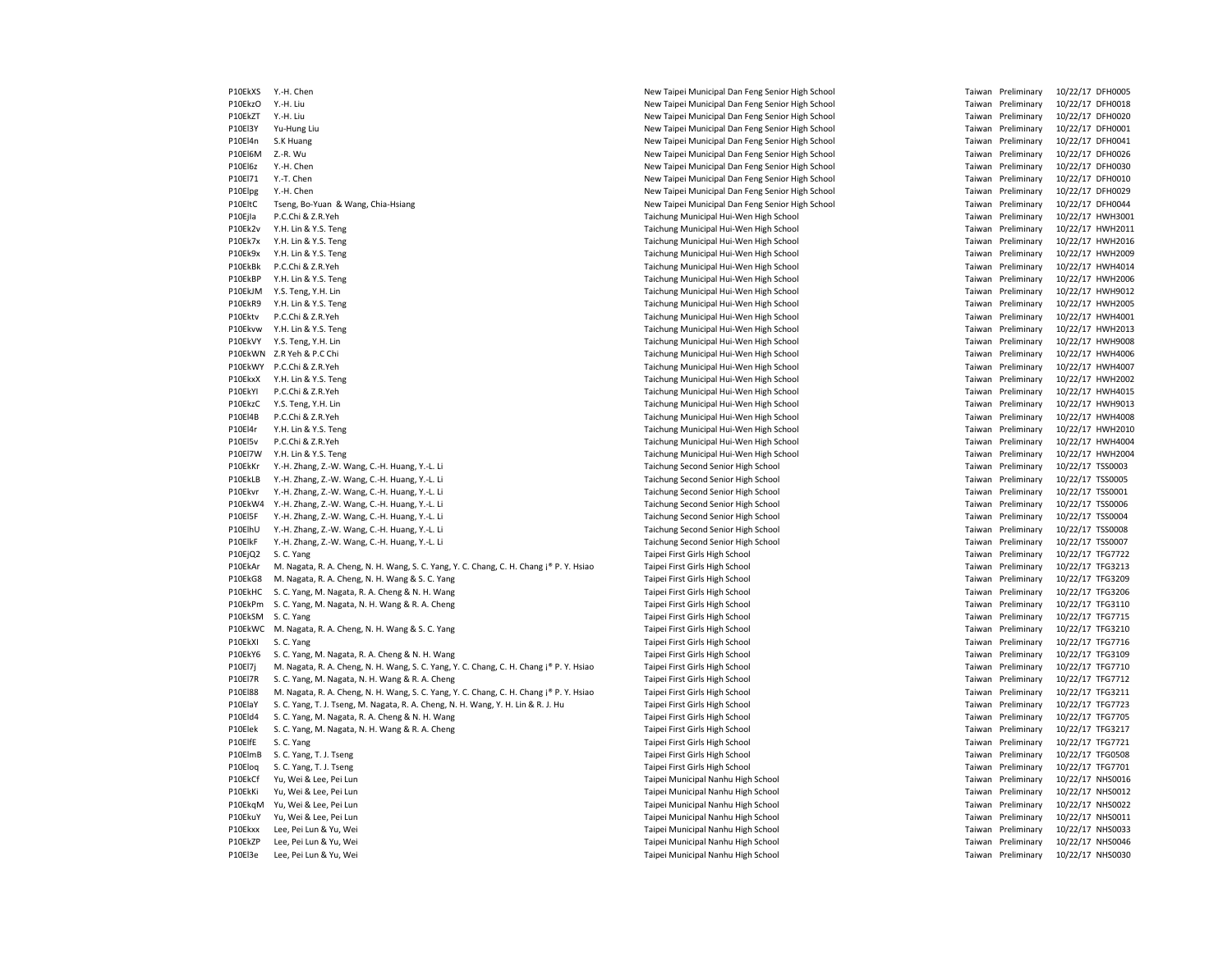P10El53 Lee, Pei Lun & Yu, Wei Taipei Municipal Nanhu High School Taiwan Preliminary 10/22/17 NHS0038 P10El7M Yu, Wei & Lee, Pei Lun Sand Municipal Nanhu High School Taipei Municipal Nanhu High School Nanhu High School Taiwan Preliminary 10/22/17 NHS0002<br>P10Flea Lee Pei Lun & Yu, Wei NHS0041 NHS0041 Nanhu High School Taiwa P10Elga Lee, Pei Lun & Yu, Wei Taipei Municipal Nanhu High School Taiwan Preliminary 10/22/17 NHS0041 P10Elie Lee, Pei Lun & Yu, Wei Taipei Municipal Nanhu High School Taiwan Preliminary 10/22/17 NHS0027 P10EllG Lee, Pei Lun & Yu, Wei Taipei Municipal Nanhu High School Taiwan Preliminary 10/22/17 NHS0031 P10ElmF Yu, Wei & Lee, Pei Lun Taipei Municipal Nanhu High School Taiwan Preliminary 10/22/17 NHS0005 P10ElmN Lee, Pei Lun & Yu, Wei Taipei Municipal Nanhu High School Taiwan Preliminary 10/22/17 NHS0025 P10ElmS Yu, Wei & Lee, Pei Lun Taipei Municipal Nanhu High School Taiwan Preliminary 10/22/17 NHS0018 P10EkCw Mei,Yu-Ju & Huang,Yu Ting Taipei Municipal Zhong-Lun High School Taiwan Preliminary 10/22/17 ZLH0007 P10EkFZ Chen,Tsai Ying & Lee,Chi Chih Taipei Municipal Zhong-Lun High School Taiwan Preliminary 10/22/17 ZLH0013 P10EkRi Huang,Yu Ting & Lin,Kuan Ju Taipei Municipal Zhong-Lun High School Taiwan Preliminary 10/22/17 ZLH0003 P10EkTS Lee,Chi Chih & Huang,Yu Ting Taipei Municipal Zhong-Lun High School Taipei Municipal Zhong-Lun High School Taiwan Preliminary 10/22/17 ZLH0016 P10EkuC Lin, Kuan-Ju & Huang,Yu Ting Taipei Municipal Zhong-Lun High School Taipei Municipal Zhong-Lun High School Taiwan Preliminary 10/22/17 ZLH0005 P10Ekui Lee,Chi Chih & Huang,Yu Ting Taipei Municipal Zhong-Lun High School Taiwan Preliminary 10/22/17 ZLH0015 P10EkUt Chen,Tsai Ying & Lee,Chi Chih Taipei Municipal Zhong-Lun High School Taiwan Preliminary 10/22/17 ZLH0010 P10EkwI Chen,Tsai Ying & Lee,Chi Chih Taipei Municipal Zhong-Lun High School Taiwan Preliminary 10/22/17 ZLH0011 P10EkXc Mei,Yu-Ju & Huang,Yu Ting example and the state of the Taipei Municipal Zhong-Lun High School Taipei Municipal Zhong-Lun High School Taiwan Preliminary 10/22/17 ZLH0009 P10Ekyo Huang,Yu Ting & Lin,Kuan Ju Taipei Municipal Zhong-Lun High School Taiwan Preliminary 10/22/17 ZLH0002 P10Ekzw Lin, Kuan-Ju & Huang,Yu Ting Taipei Municipal Zhong-Lun High School Taiwan Preliminary 10/22/17 ZLH0006 P10El2O Chen,Tsai Ying & Lee,Chi Chih Taipei Municipal Zhong-Lun High School Taiwan Preliminary 10/22/17 ZLH0012 P10El37 Huang,Yu Ting & Lin,Kuan Ju Taipei Municipal Zhong-Lun High School Taiwan Preliminary 10/22/17 ZLH0004 P10El4t Mei,Yu-Ju & Huang,Yu Ting Taipei Municipal Zhong-Lun High School Taiwan Preliminary 10/22/17 ZLH0008 P10EldS Huang Yu Ting & Lin, Kuan Ju Taipei Municipal Zhong-Lun High School Taiwan Preliminary 10/22/17 ZLH0001 P10EjPG P.-J. Lu & W.-C. Chuang The Affiliated Jhongli Senior High School of National Central University Taiwan Preliminary 10/22/17 JLH0022 P10Ek7M W.-C. Chuang P.-J. Lu, Z.-Q. Chane, Z.-K. Fan The Affiliated Jhongli Senior High School of National Central University Taiwan Preliminary 10/22/17 JLH0003 P10EkDd W.-C. Chuang, P.-J. Lu & C.-C. Syu Came and Many Christed Jhongli Senior High School of National Central University Taiwan Preliminary 10/22/17 JLH0008<br>P10EkE6 P.-J. Lu Preliminary 10/22/17 JLH1023 P.-J. Lu The Affiliated Jhongli Senior High School of National Central University Taiwan Preliminary Taiwan Preliminary<br>The Affiliated Jhongli Senior High School of National Central University Taiwan Preliminary 10/22/22/1 P10EkJ2 W.-C. Chuang, P.-J. Lu & C.-C. Syu The Affiliated Jhongli Senior High School of National Central University Taiwan Preliminary 10/22/17 JLH0009 P10EkJw P.-J. Lu & W.-C. Chuang The Affiliated Jhongli Senior High School of National Central University Taiwan Preliminary 10/22/17 JLH0056 P10EkKB W.-C. Chuang, P.-J. Lu, C.-C. Syu & T.-Y.LU The Affiliated Jhongli Senior High School of National Central University Taiwan Preliminary 10/22/17 JLH0011 P10EkKw W.-C. Chuang & P.-J. Lu The Affiliated Jhongli Senior High School of National Central University Taiwan Preliminary 10/22/17 JLH0048 P10EkKW P.-J. Lu & W.-C. Chuang The Affiliated Jhongli Senior High School of National Central University Taiwan Preliminary 10/22/17 JLH0061 P10EkL6 P.-J. Lu & W.-C. Chuang The Affiliated Jhongli Senior High School of National Central University Taiwan Preliminary 10/22/17 JLH0057 P10EkLa P.-J. Lu & W.-C. Chuang The Affiliated Jhongli Senior High School of National Central University Taiwan Preliminary 10/22/17 JLH0065 P10EkLD P.-J. Lu & W.-C. Chuang The Affiliated Jhongli Senior High School of National Central University Taiwan Preliminary 10/22/17 JLH0054 P10EkMh W.-C. Chuang, P.-J. Lu & C.-C. Syu The Affiliated Jhongli Senior High School of National Central University Taiwan Preliminary 10/22/17 JLH0004 P10EkQv W.-C. Chuang & P.-J. Lu The Affiliated Jhongli Senior High School of National Central University Taiwan Preliminary 10/22/17 JLH0047 P10EkRS W.-C. Chuang, P.-J. Lu, C.-C. Syu & T.-Y.LU The Affiliated Jhongli Senior High School of National Central University Taiwan Preliminary 10/22/17 JLH0012 P10EktZ P.-J. Lu & W.-F. Chang The Affiliated Jhongli Senior High School of National Central University Taiwan Preliminary 10/22/17 JLH1021 P10EkUc W.-C. Chuang & P.-J. Lu The Affiliated Jhongli Senior High School of National Central University Taiwan Preliminary 10/22/17 JLH0052 P10EkUz P.-J. Lu & W.-C. Chuang The Affiliated Jhongli Senior High School of National Central University Taiwan Preliminary 10/22/17 JLH0043 P10Ekvh P.-J. Lu The Affiliated Jhongli Senior High School of National Central University Taiwan Preliminary 10/22/17 JLH1012 P10Ekw0 P.-J. Lu The Affiliated Jhongli Senior High School of National Central University Taiwan Preliminary 10/22/17 JLH1011 P10EkWF P.-J. Lu & W.-C. Chuang The Affiliated Jhongli Senior High School of National Central University Taiwan Preliminary 10/22/17 JLH0066 P10EkwX P.-J. Lu & W.-C. Chuang The Affiliated Jhongli Senior High School of National Central University Taiwan Preliminary 10/22/17 JLH0060 P10Ekxa P.-J. Lu & W.-C. Chuang The Affiliated Jhongli Senior High School of National Central University Taiwan Preliminary 10/22/17 JLH0063 P10Eky7 W.-C. Chuang, P.-J. Lu & C.-Y. Liu 

Family Company Lotter Affiliated Jhongli Senior High School of National Central University Taiwan Preliminary 10/22/17 JLH0037 P10Ekzc P.-J. Lu & W.-C. Chuang The Affiliated Jhongli Senior High School of National Central University Taiwan Preliminary 10/22/17 JLH0021 P10El0m W.-C. Chuang & P.-J. Lu The Affiliated Jhongli Senior High School of National Central University Taiwan Preliminary 10/22/17 JLH0027 P10El64 W.-C. Chuang, P.-J. Lu & C.-C. Syu The Affiliated Jhongli Senior High School of National Central University Taiwan Preliminary 10/22/17 JLH0005 P10ElaK W.-C. Chuang, P.-J. Lu, C.-C. Syu & T.-Y.LU The Affiliated Jhongli Senior High School of National Central University Taiwan Preliminary 10/22/17 JLH0010 P10ElbM W.-C. Chuang, P.-J. Lu & C.-Y. Liu The Affiliated Jhongli Senior High School of National Central University Taiwan Preliminary 10/22/17 JLH0035 P10Elbv P.-J. Lu & W.-C. Chuang The Affiliated Jhongli Senior High School of National Central University Taiwan Preliminary 10/22/17 JLH0042 P10Ele4 P.-J. Lu & W.-C. Chuang The Affiliated Jhongli Senior High School of National Central University Taiwan Preliminary 10/22/17 JLH0046 P10Ele5 P.-J. Lu & W.-C. Chuang The Affiliated Jhongli Senior High School of National Central University Taiwan Preliminary 10/22/17 JLH0064 P10Elfa P.-J. Lu The Affiliated Jhongli Senior High School of National Central University Taiwan Preliminary 10/22/17 JLH1013 P10Elg6 W.-C. Chuang & P.-J. Lu The Affiliated Jhongli Senior High School of National Central University Taiwan Preliminary 10/22/17 JLH0026 P10EliZ W.-C. Chuang, P.-J. Lu, C.-C. Syu & Z.-X. Huang The Affiliated Jhongli Senior High School of National Central University Taiwan Preliminary 10/22/17 JLH0014 P10Elk8 P.-J. Lu & W.-C. Chuang The Affiliated Jhongli Senior High School of National Central University Taiwan Preliminary 10/22/17 JLH0058 P10Eln8 W.-C. Chuang, P.-J. Lu & C.-C. Syu The Affiliated Jhongli Senior High School of National Central University Taiwan Preliminary 10/22/17 JLH0015 P10EkIR M.F. Chang, M.H. Lee Zhong He Senior High School Zhong He Senior High School Taiwan Preliminary 10/22/17 ZHS0011 P10EkKK M.F. Chang, M.H. Lee Zhong He Senior High School Taiwan Preliminary 10/22/17 ZHS0039